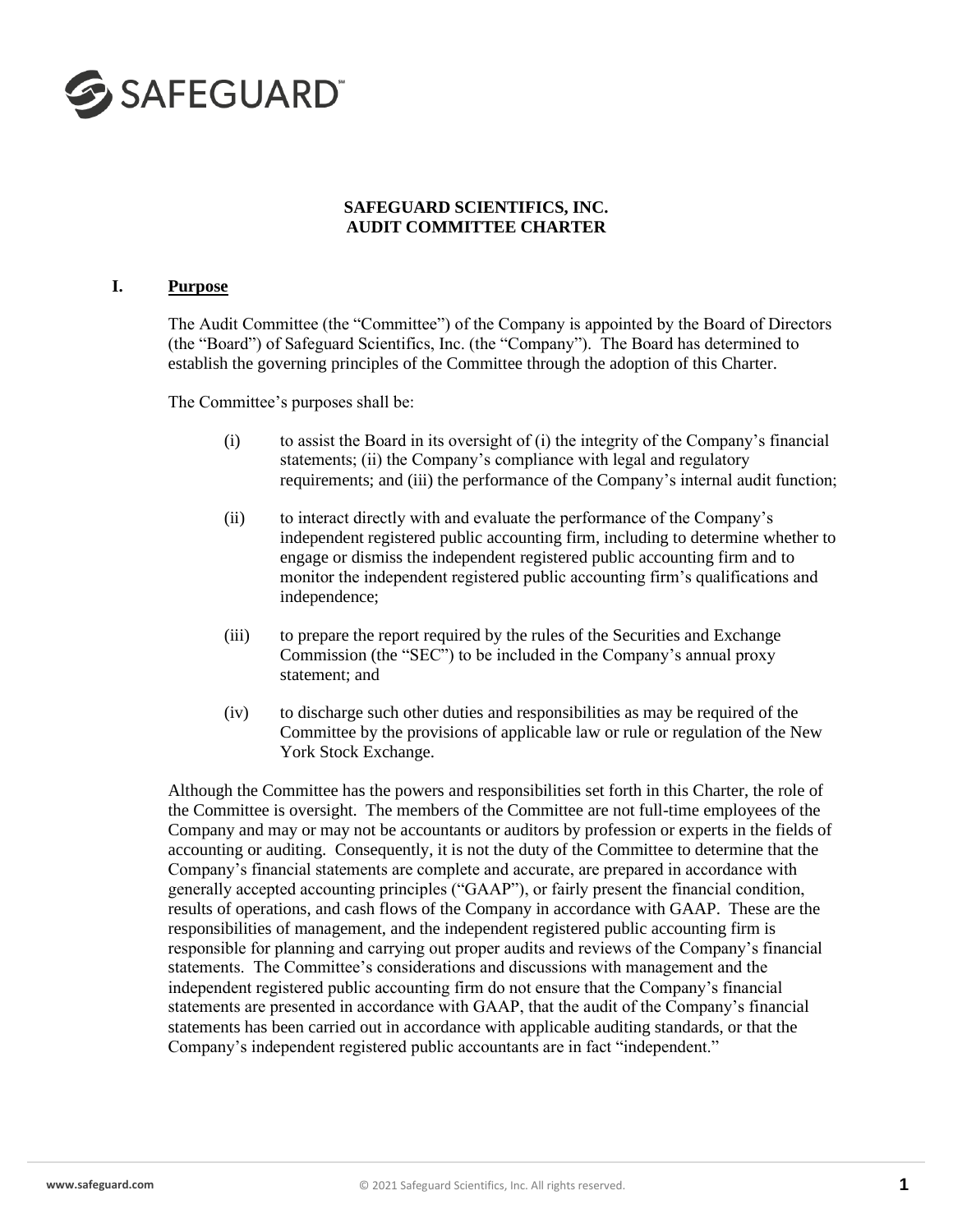# **II. Primary Responsibilities and Duties**

### **A. Financial Reporting**

- 1. The Committee shall meet to review and discuss with management and the independent registered public accounting firm the annual audited financial statements to be included in the Company's annual report on Form 10-K, the quarterly financial statements to be included in the Company's quarterly reports on Form 10-Q, the Company's specific disclosures under "Management's Discussion and Analysis of Financial Condition and Results of Operations," and any other significant financial disclosures to be included in SEC filings prior to their release. The Committee shall review major issues regarding accounting principles and financial statement presentations, including any significant changes in the Company's selection or application of accounting principles, and major issues as to the adequacy of internal controls and any special audit steps adopted in light of material control deficiencies; analyses prepared by management and/or the independent registered public accounting firm setting forth significant financial reporting issues and judgments made in connection with the preparation of the financial statements, including analyses of the effects of alternative GAAP methods on the financial statements; the effect of regulatory and accounting initiatives, as well as off-balance sheet structures, on the financial statements; the use of pro forma or non-GAAP financial information; and any correspondence with regulators or published reports that raise material issues with respect to, or that could have a significant effect on, the Company's financial statements.
- 2. The Committee shall recommend to the Board whether the audited financial statements should be included in the Company's annual report on Form 10-K.
- 3. The Committee shall review earnings press releases prior to their release, as well as financial information and earnings guidance provided to analysts and ratings agencies.
- 4. The Committee shall prepare the Committee report required in accordance with the applicable rules and regulations of the SEC to be included in the Company's annual proxy statement.

### **B. Risk and Control Environment**

- 1. The Committee shall oversee the Company's policies and guidelines regarding risk assessment and risk management, as well as the Company's major financial risk exposures and the steps that management has taken to monitor and control such exposures.
- 2. The Committee shall oversee the Company's Code of Business Conduct & Ethics and shall have the sole authority to grant waivers of the Company's Code of Business Conduct & Ethics to the Company's directors and executive officers.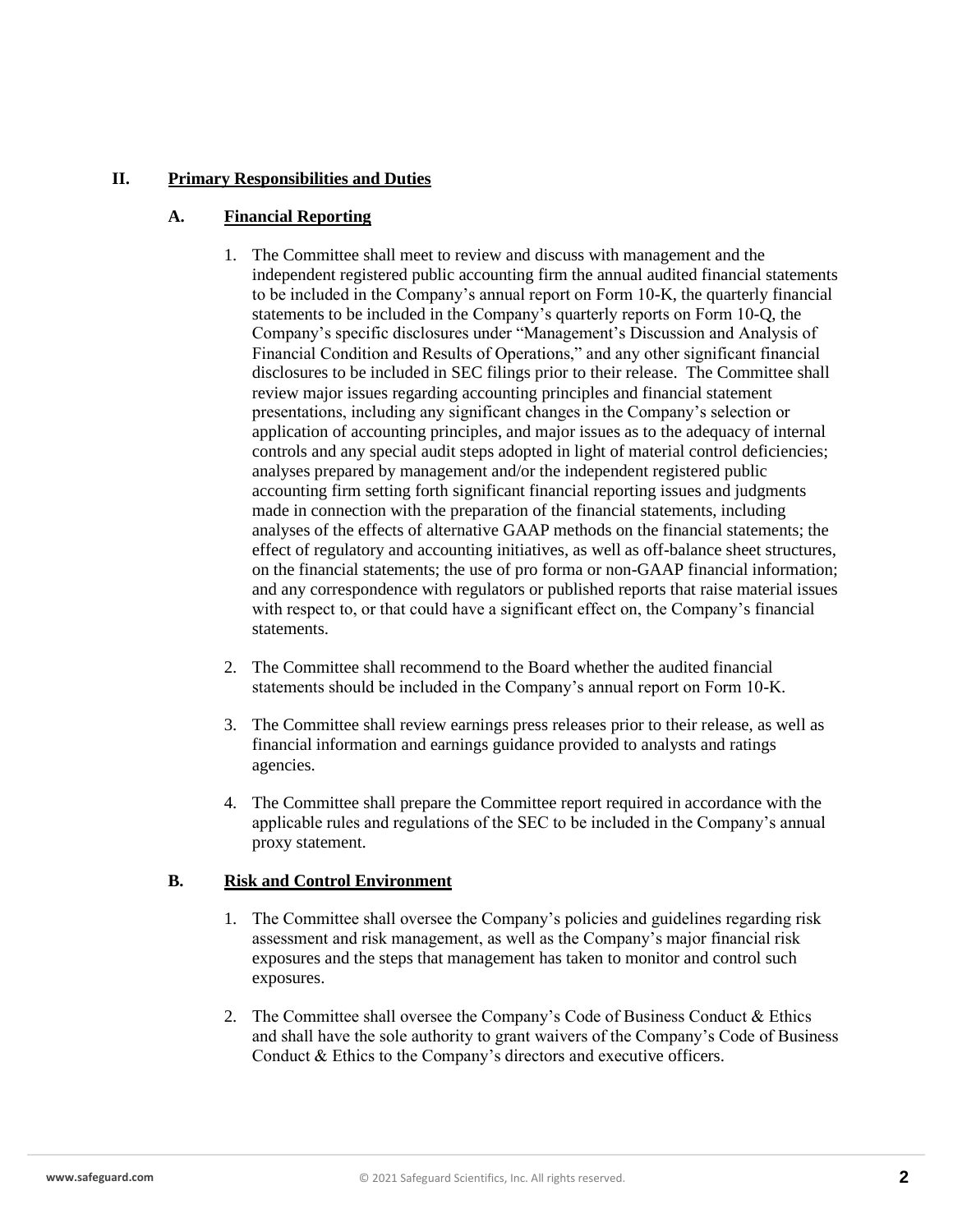- 3. The Committee shall meet separately, periodically, with the internal auditor, the general counsel, outside legal counsel, at their discretion, and the independent registered public accounting firm to review the Company's policies and procedures regarding disclosures that may affect the financial statements and compliance with applicable laws and regulations and the Company's Code of Business Conduct & Ethics.
- 4. The Committee shall review the Company's disclosure controls and procedures, including internal control over financial reporting (each as defined by the SEC), and, where applicable, shall review the changes in internal control over financial reporting intended to address any significant deficiencies or material weaknesses in the design or operation of internal control over financial reporting and any fraud involving management or other employees that are reported to the Committee. In addition, the Committee shall review and discuss the report of management on the effectiveness of the Company's internal control over financial reporting and the independent registered public accounting firm's report on the effectiveness of the Company's internal control over financial reporting.

### **C. Oversight of Internal Audit Function**

- 1. The Committee shall oversee the activities, organizational structure and qualifications of the internal auditor and shall review the effectiveness of the internal audit function.
- 2. The internal auditor shall attend Committee meetings at the Committee's request from time to time, and report, at least semi-annually, to the Committee on audit results for the period and the status of the audit schedule. Reports may be made at more frequent intervals if deemed necessary by the Committee or as may be requested by the internal auditor.
- 3. The Committee shall review and approve the annual internal audit plan, objectives, schedules and any special projects undertaken by the internal auditor.
- 4. The Committee shall discuss with the internal auditor any changes to, and the implementation of, the internal audit plan and any special projects and the results of such internal audits and special projects.
- 5. The Committee shall review any significant reports to management prepared by the internal auditor, management's responses and the status of any recommended corrective action. Particular emphasis will be given by the Committee to any significant control deficiencies and actions taken by management to correct them.
- 6. The Committee shall discuss with the internal auditor any audit problems or difficulties, including any restrictions on the scope of the activities of the internal auditor or on access to requested information, and management's response to same, and any other matters required to be brought to its attention.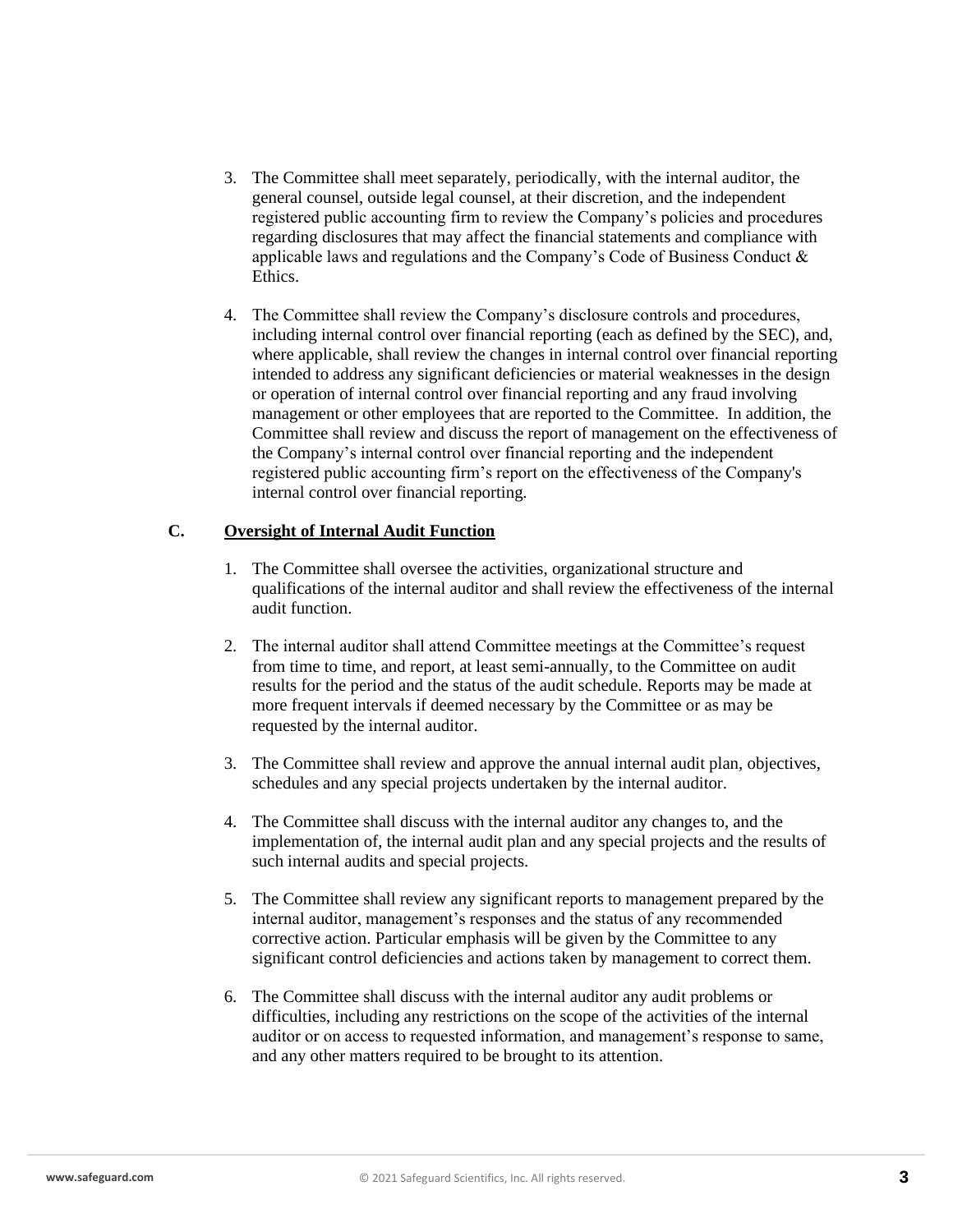- 7. The Committee may request, either directly or indirectly through the Chief Financial Officer or the Corporate Controller, that the internal auditor perform special studies, investigations, or other services in matters of interest or concern to the Committee.
- 8. The Committee shall review and approve the appointment and replacement of the internal auditor.

#### **D. Oversee Relationship with Independent Registered Public Accounting Firm**

#### 1. Appointment and Authorization of Services

- a. The Committee shall have the sole authority to retain, set compensation and retention terms for, terminate, review and evaluate the activities of the Company's independent registered public accounting firm.
- b. The independent registered public accounting firm shall report directly to the Committee.
- c. The Company shall provide for appropriate funding, as determined by the Committee, for payment of compensation to the independent registered public accounting firm.
- d. The Committee shall review and approve in advance the retention of the independent registered public accounting firm for the performance of all audit and lawfully permitted non-audit services. Pre-approval of lawfully permitted non-audit services may be pursuant to appropriate policies and procedures established by the Committee for the pre-approval of such nonaudit services, provided that any such pre-approved non-audit services are reported to the full Committee at its next scheduled meeting.
- e. Prior to initiation of the audit, the Committee shall meet with the independent registered public accounting firm to discuss the planning, staffing and fees related to the audit, including the impact of applicable rotation requirements and other independence rules on staffing.
- 2. Oversight of Independence and Qualifications of Independent Registered Public Accounting Firm
	- a. The Committee shall, at least annually, obtain and review a report by the independent registered public accounting firm describing: (i) the firm's internal quality-control procedures; (ii) any material issues raised by the most recent internal quality-control review, or peer review, of the firm, or by any inquiry or investigation by governmental or professional authorities or a private sector regulatory board, within the preceding five years, respecting one or more independent audits performed by the firm, and any steps taken to deal with any such issues; and (iii) all relationships between the firm and the Company in order to assess the firm's independence.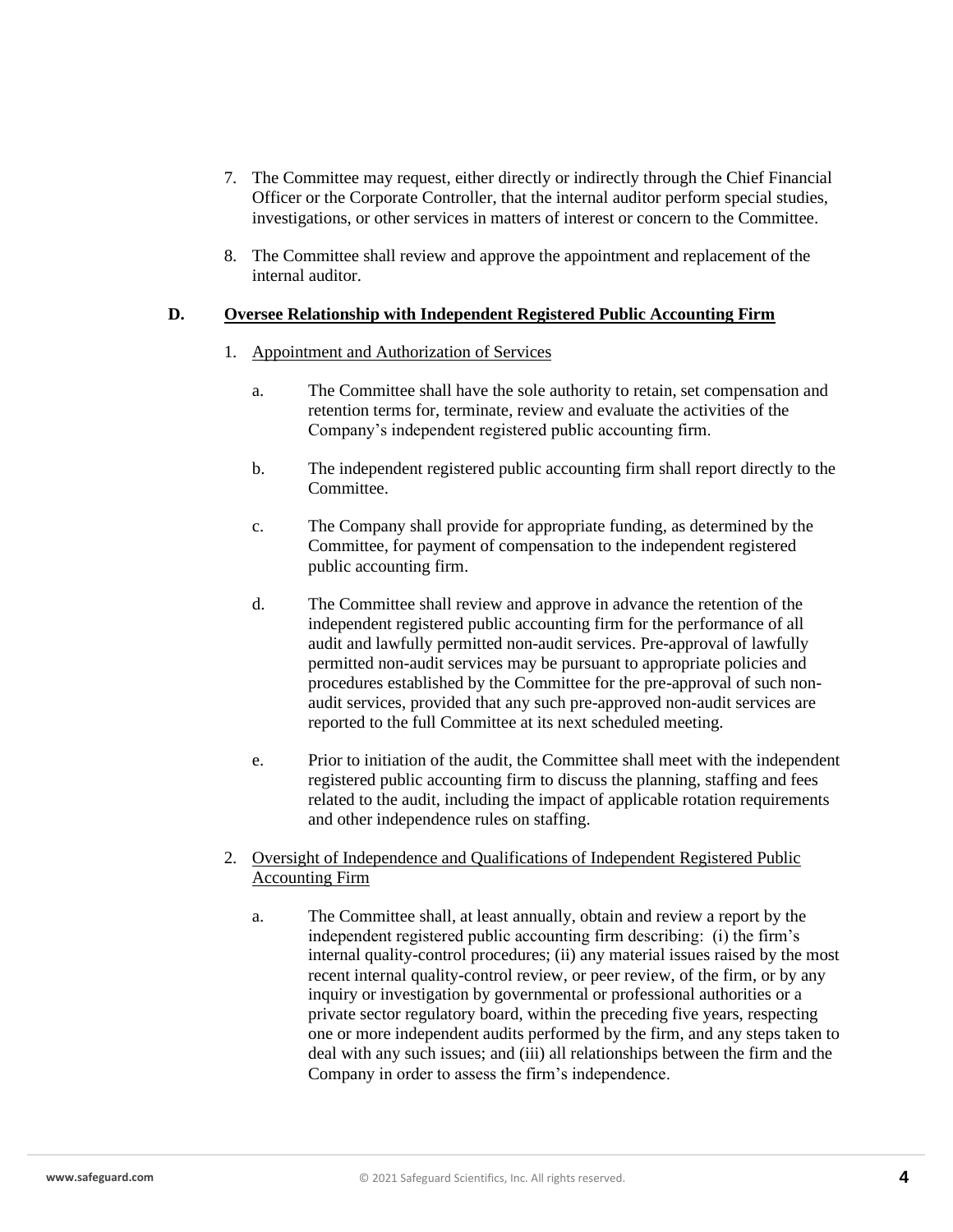- b. After reviewing the foregoing report from the independent registered public accounting firm and the independent registered public accounting firm's work throughout the audit period, the Committee will conduct an annual evaluation of the independent registered public accounting firm's qualifications, performance and independence. This evaluation also shall include the review and evaluation of the audit engagement team, including the lead partner. In making its evaluation, the Committee shall take into account the opinions of management and the internal auditor. In addition to assuring the regular rotation of the lead audit partner as required by law, the Committee will also consider whether, in order to assure continuing auditor independence, there should be regular rotation of the audit firm itself. The Committee shall present its conclusions with respect to the evaluation of the independent registered public accounting firm to the Board.
- 3. Other Oversight Responsibilities
	- a. The Committee shall review periodically any reports prepared by the independent registered public accounting firm and provided to the Committee relating to significant financial reporting issues and judgments including, among other things, the Company's selection, application, and disclosure of critical accounting policies and practices, all alternative treatments within GAAP for policies and practices related to material items that have been discussed with management, including the ramifications of such treatments and the treatment preferred by the independent registered public accounting firm, and any other material written communications between the independent registered public accounting firm and management, such as any management letter or schedule of unadjusted differences.
	- b. The Committee shall discuss with the independent registered public accounting firm any audit problems or difficulties, including any restrictions on the scope of the firm's activities or on access to requested information, and management's response to same, and any other matters required to be brought to its attention under auditing standards (e.g., Auditing Standard 1301, and PCAOB Rule 3526), and shall resolve any disagreements between the independent registered public accounting firm and management.
	- c. The Committee shall set clear policies for the hiring by the Company of employees or former employees of the independent registered public accounting firm.

### **III. Other Powers and Responsibilities**

### **A. Evaluations**

The Committee shall review and assess the performance of the Committee annually and deliver a report to the Board setting forth the results of its evaluation. In conducting this review, the Committee shall address matters that it considers relevant to its performance, including at a minimum, the adequacy, appropriateness and quality of the information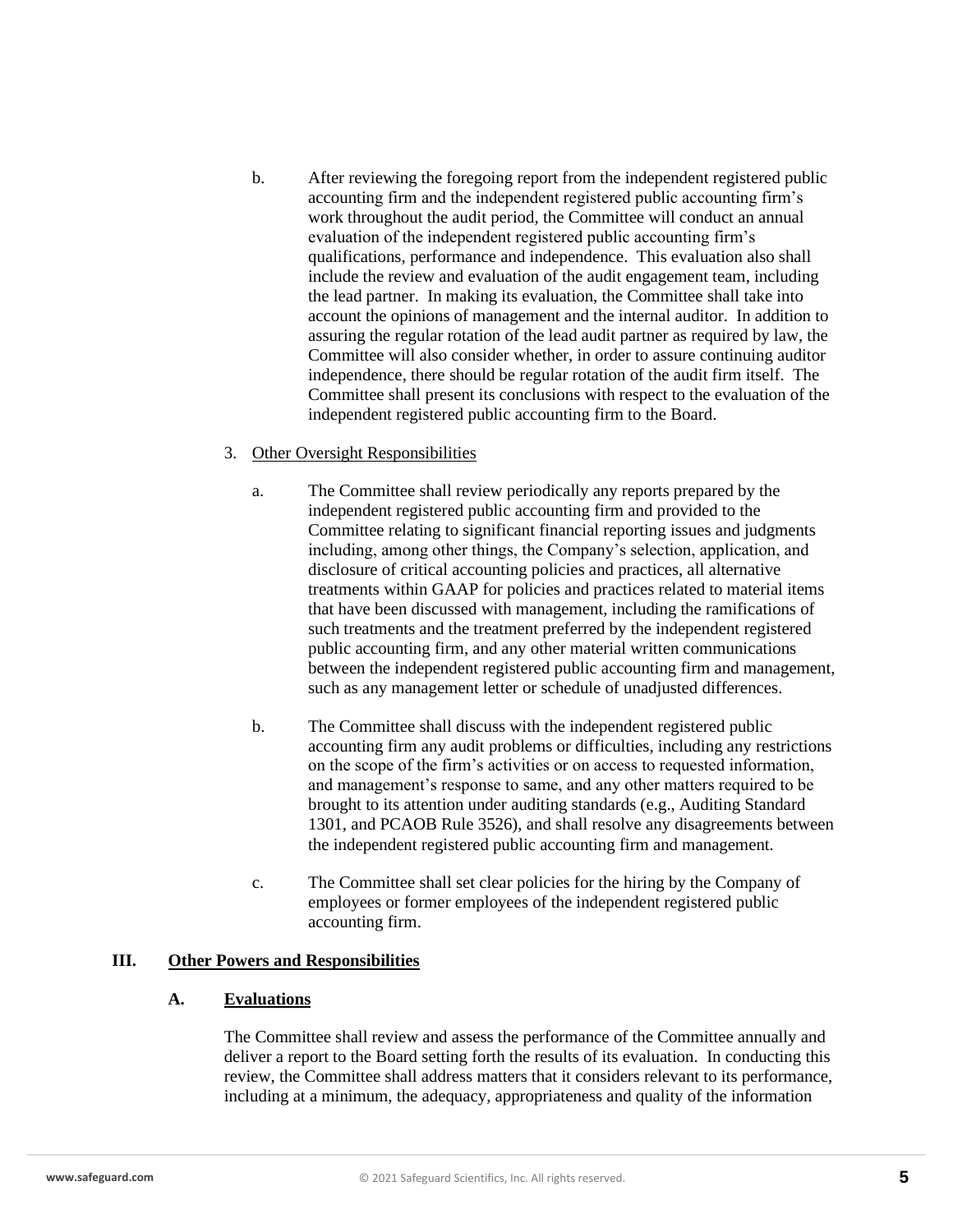and recommendations presented to the Board, the manner in which they were discussed or debated, and whether the number and length of meetings of the Committee were adequate for the Committee to complete its work in a thorough and thoughtful manner.

### **B. Investigations; Retention of Professional and Other Advisors**

- 1. The Committee shall have the power to conduct or authorize investigations into any matters within the Committee's scope of responsibilities. The Chief Executive Officer, President, Chief Financial Officer, General Counsel or Secretary of the Company, as applicable from time to time, shall provide or arrange to provide such other information, data and services as the Committee may request. The Committee shall conduct such interviews or discussions as it deems appropriate with personnel of the Company and/or others whose views would be considered helpful to the **Committee**
- 2. The Committee shall have the authority to obtain advice, counsel and assistance from internal and external legal, accounting and other advisors for any reason, including but not limited to in connection with any investigations deemed necessary by the Committee.
- 3. The Company shall provide appropriate funding, as determined by the Committee, for the Committee to retain such advisors and to provide for ordinary administrative expenses of the Committee that are necessary or appropriate in carrying out its duties, in each case without requiring the Committee to seek Board approval.

### **C. Oversight of the Company with Regard to External Financial Reporting**

The Committee shall review, at least annually, with management, that the Company's reporting lines, competencies, capacity, vulnerabilities to turnover, and selection of outside service providers and experts is appropriate to ensure the issuance of accurate and timely external financial statements in accordance with GAAP and SEC regulations.

# **D. Delegation of Authority**

The Committee shall oversee, and review at least annually, the Company's policy regarding appropriate delegation of authority at different levels of the Company to enable transactions to be executed in accordance the management's specific authority and intent.

#### **E. Whistleblowing Procedures**

The Committee shall establish procedures for (i) the receipt, retention, and treatment of complaints received by the Company regarding accounting, internal accounting controls, or auditing matters; and (ii) the confidential, anonymous submission by Company employees of concerns regarding questionable accounting or auditing matters.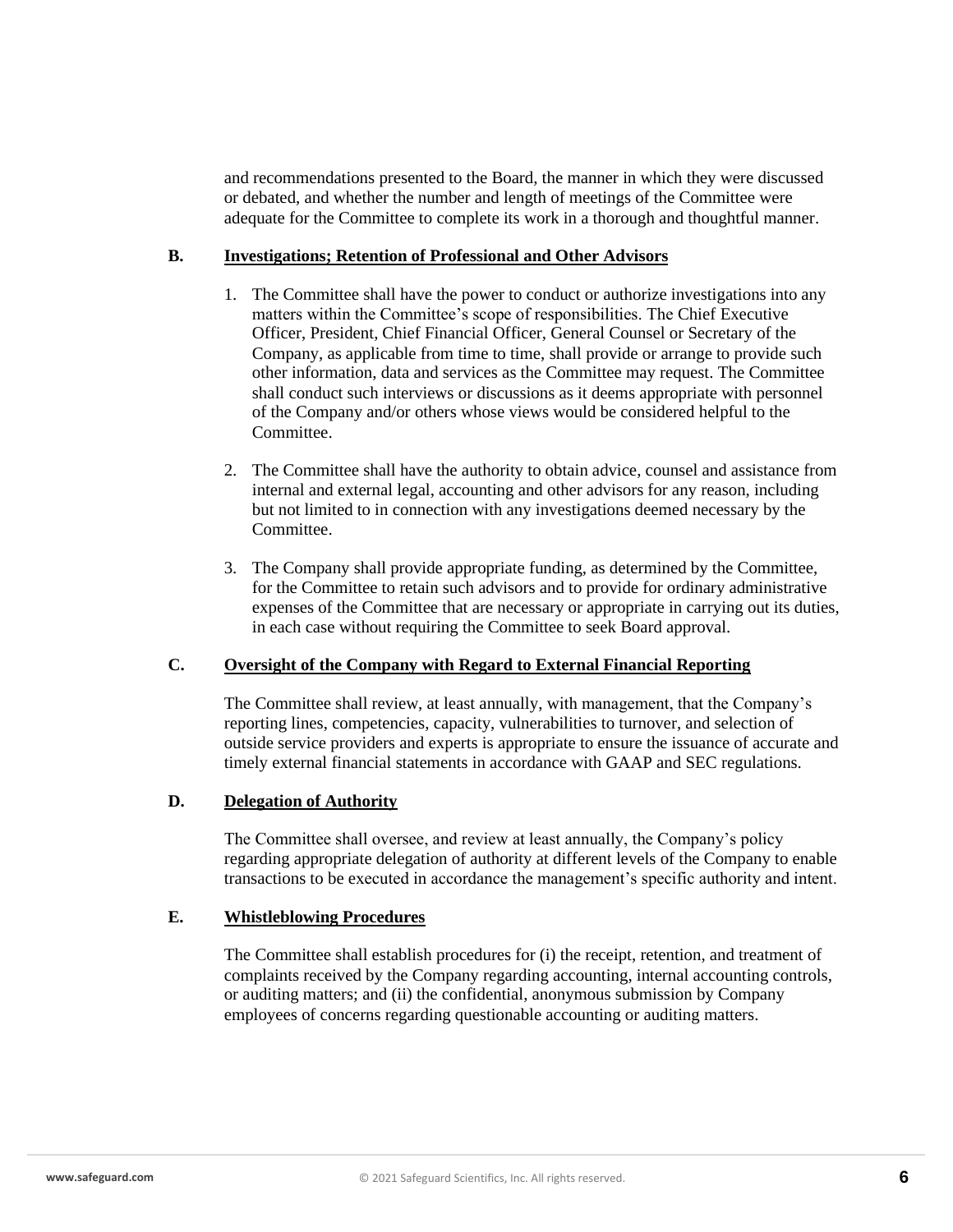# **F. Fraud Risk Management Program**

The Committee shall oversee, and review at least annually, the Company's Fraud Risk Management Program including the results of the Company's fraud risk assessment.

# **G. Related Party Transactions**

The Committee shall review and approve any "related party/person" transaction as defined in Accounting Standards Codification Topic 850 and Item 404 of Regulation S-K, promulgated by the SEC, in accordance with the Company's policies and procedures, as may be in effect from time to time.

# **H. Revision of Charter**

The Committee shall review and reassess the adequacy of this Charter annually and recommend any proposed changes to the Board for its approval.

# **I. Reports**

The Committee shall make regular reports to the Board on its activities, including describing matters discussed and all actions taken by the Committee at each meeting of the Committee, reviewing any issues that arise respecting the quality and integrity of the Company's public reporting, the Company's compliance with legal and regulatory requirements, the performance and independence of the Company's independent registered public accounting firm, the performance of the Company's internal audit function and the effectiveness of the Company's disclosure controls and procedures. The Committee shall make such recommendations to the Board as it deems appropriate.

### **J. Miscellaneous**

The Committee shall perform any other activities consistent with this Charter, the Company's Articles of Incorporation, Bylaws and governing law, as the Committee deems necessary or appropriate.

# **IV. Membership and Organization of Committee**

### **A. Size of Committee**

The Committee shall consist of at least three directors.

# **B. Member Qualifications**

1. Each director who serves on the Committee must be independent. A director shall qualify as independent if the Board has affirmatively determined that the director has satisfied the basic independence criteria set forth in the Company's Corporate Governance Guidelines. In addition, members of the Committee must also satisfy the following additional requirements in order to be independent: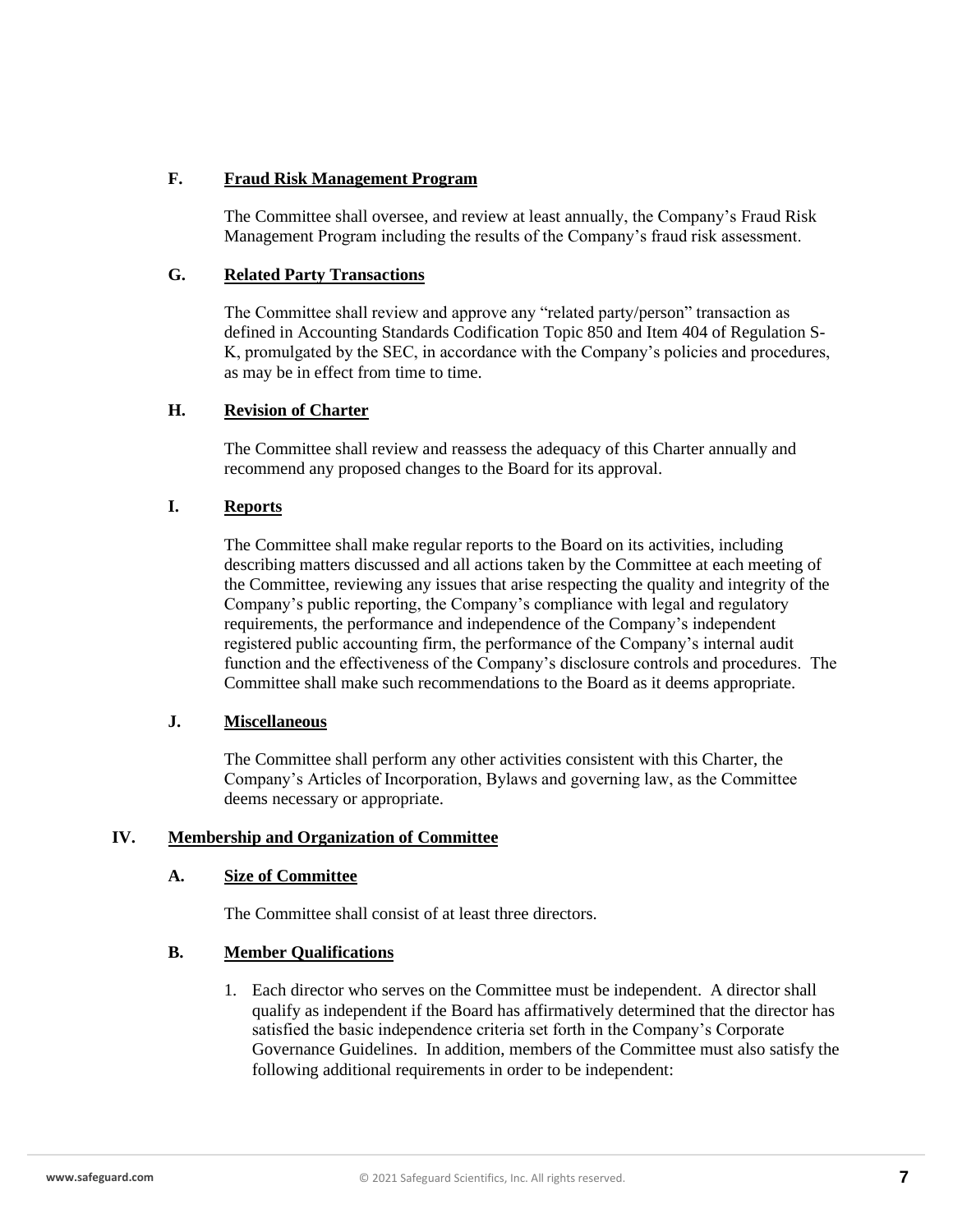- a. no Committee member or immediate family member of such Committee member may be an affiliated person of the Company or any of its subsidiaries, as that term is defined by the SEC; and
- b. no Committee member shall accept, directly or indirectly, any consulting, advisory, or other compensatory fees from the Company or any of its subsidiaries, except for fees for services as a director and member of the Audit Committee and any other Board committee.
- 2. All members of the Committee must be financially literate or become financially literate within a reasonable time after appointment to the Committee. At least one member shall have accounting or related financial management expertise. At least one member of the Committee shall be an "audit committee financial expert" as that term is defined by the SEC.
- 3. Generally, no member of the Committee may serve simultaneously on the audit committees of more than three public companies (including the Company) without a specific Board determination that such simultaneous service will not impair the ability of such Committee member to serve on the Committee.

# **C. Appointment**

The members of the Committee shall be nominated by the Nominating and Corporate Governance Committee and appointed by a majority of the Board. The Nominating and Corporate Governance Committee may recommend, and the Board may designate, one member of the Committee to serve as Chairperson. If the Chairperson is absent from a meeting, another member of the Committee may act as Chairperson.

### **D. Term**

Members of the Committee will be appointed for one-year terms and shall serve for such term or until their successors are duly appointed, subject to their earlier resignation, retirement, or removal by the Board. The Board may fill vacancies on the Committee and remove a member of the Committee at any time with or without cause*.* No members of the Committee shall be removed except by majority vote of the independent directors of the Board then in office.

### **V. Meetings and Procedures**

### **A. Frequency**

The Committee shall meet when, where and as often as it may deem necessary and appropriate in its judgment, but in no event less than four times per year. Members of the Committee may participate in a meeting of the Committee in person or by means of a telephone conference or similar means by which all persons participating in a meeting can hear one another, and such participation in a meeting will constitute presence in person at the meeting. A majority of the members of the Committee shall constitute a